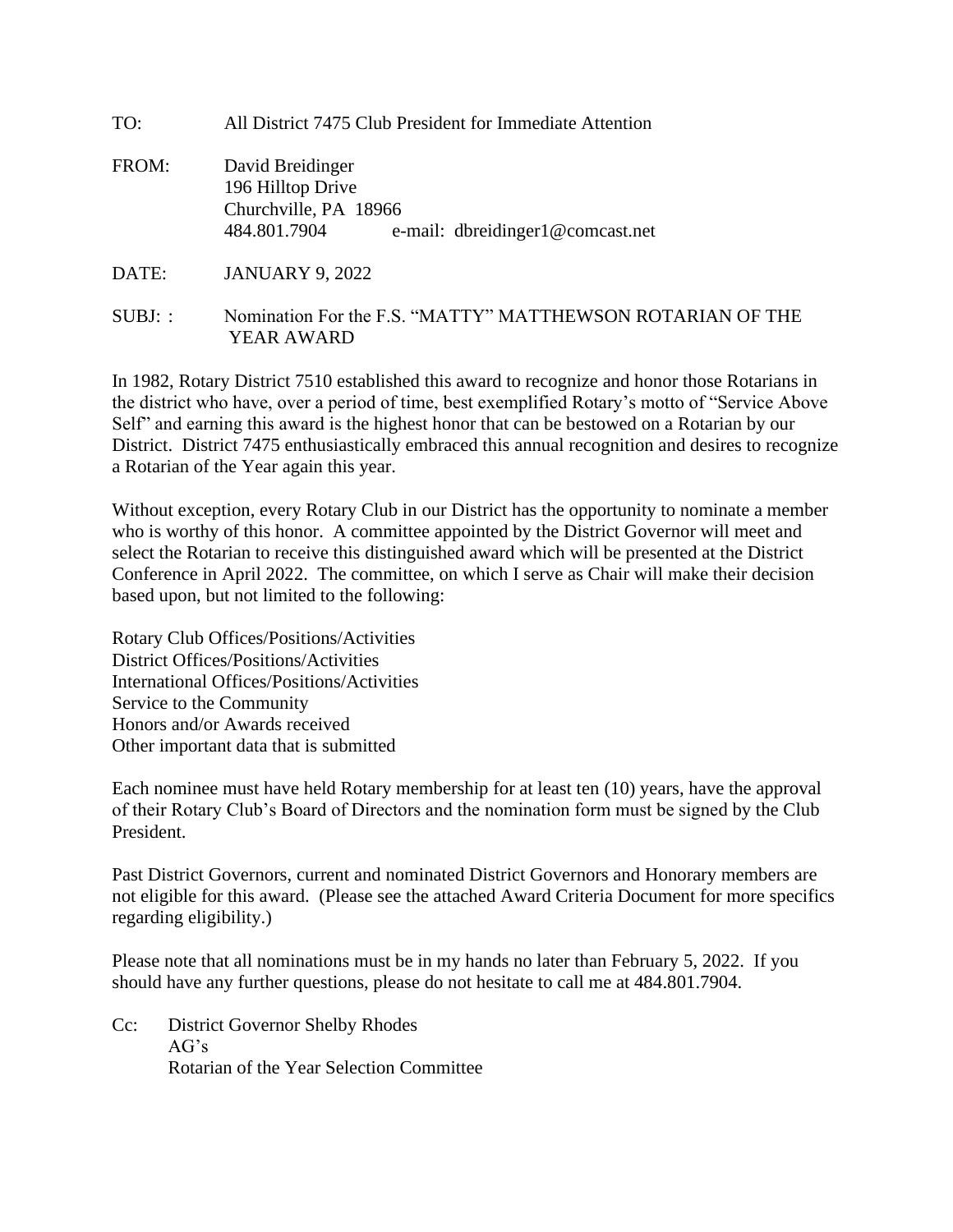## ROTARY DISTRICT 7475 HIGHEST AWARD

## THE F.S. "MATTY" MATHEWSON AWARD - 2021-2022

## ROTARY CLUB OF  $\hspace{1.5cm}$  'S NOMINATION FOR THE "MATTY" MATTHEWSON AWARD

| Club President:                                      |                                                                                                                  |  |
|------------------------------------------------------|------------------------------------------------------------------------------------------------------------------|--|
| Club Address:                                        |                                                                                                                  |  |
| <b>Club Contract Person:</b>                         | and the control of the control of the control of the control of the control of the control of the control of the |  |
|                                                      |                                                                                                                  |  |
| <b>Our Nominee:</b>                                  |                                                                                                                  |  |
| Nominee's Address:                                   |                                                                                                                  |  |
|                                                      |                                                                                                                  |  |
|                                                      |                                                                                                                  |  |
| Nominee's Club History:                              |                                                                                                                  |  |
|                                                      |                                                                                                                  |  |
| <b>Club and District Achievements:</b>               |                                                                                                                  |  |
| Community Involvement (including honors and awards): |                                                                                                                  |  |
| Club Positions held:                                 |                                                                                                                  |  |